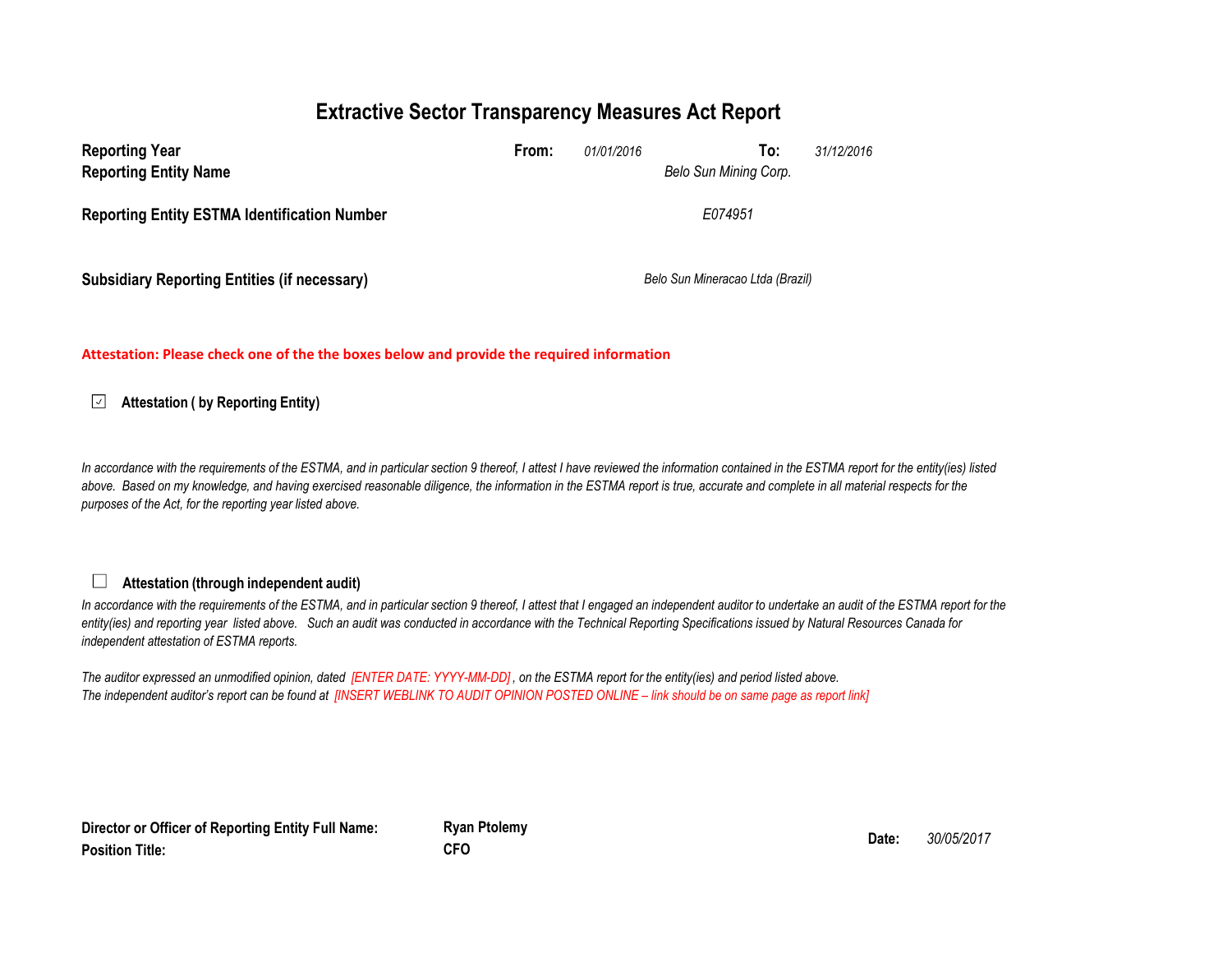| <b>Reporting Year</b><br><b>Reporting Entity Name</b>         | From:                                                                  | 1-Jan-16     | To:<br>Belo Sun Mining Corp.     | 31-Dec-16 |                                |                |                  |                                     |                                   |                                                                |
|---------------------------------------------------------------|------------------------------------------------------------------------|--------------|----------------------------------|-----------|--------------------------------|----------------|------------------|-------------------------------------|-----------------------------------|----------------------------------------------------------------|
| <b>Reporting Entity ESTMA Identification</b><br><b>Number</b> |                                                                        |              | E074951                          |           |                                |                |                  |                                     |                                   |                                                                |
| <b>Subsidiary Reporting Entities (if</b><br>necessary)        |                                                                        |              | Belo Sun Mineracao Ltda (Brazil) |           |                                |                |                  |                                     |                                   |                                                                |
|                                                               |                                                                        |              |                                  |           | <b>Payments by Payee</b>       |                |                  |                                     |                                   |                                                                |
| <b>Country</b>                                                | <b>Payee Name</b>                                                      | <b>Taxes</b> | <b>Royalties</b>                 | Fees      | <b>Production Entitlements</b> | <b>Bonuses</b> | <b>Dividends</b> | Infrastructure Improvement Payments | <b>Total Amount paid to Payee</b> | <b>Notes</b>                                                   |
| Brazil                                                        | Federal Revenue Service of<br>Brazil                                   | 254,481      |                                  |           |                                |                |                  |                                     | 254,481                           | origiinal currency was Brazilia<br>2016's year end rate (1 CAD |
| Brazil                                                        | Secretaria de Meio Ambiente<br>do Estado do Pará (state<br>government) |              |                                  | 12,275    |                                |                |                  |                                     | 12,275                            | origiinal currency was Brazili<br>2016's year end rate (1 CAD  |
| Brazil                                                        | Municipal government (City<br>Hall)                                    | 4,004        |                                  |           |                                |                |                  |                                     | 4,004                             | origiinal currency was Brazili<br>2016's year end rate (1 CAD  |
| Brazil                                                        | <b>DNPM</b>                                                            | 54,539       |                                  |           |                                |                |                  |                                     | 54,539                            | origiinal currency was Brazili<br>2016's year end rate (1 CAD  |
|                                                               |                                                                        |              |                                  |           |                                |                |                  |                                     |                                   |                                                                |
|                                                               |                                                                        |              |                                  |           |                                |                |                  |                                     |                                   |                                                                |
|                                                               |                                                                        |              |                                  |           |                                |                |                  |                                     |                                   |                                                                |
|                                                               |                                                                        |              |                                  |           |                                |                |                  |                                     |                                   |                                                                |
|                                                               |                                                                        |              |                                  |           |                                |                |                  |                                     |                                   |                                                                |
|                                                               |                                                                        |              |                                  |           |                                |                |                  |                                     |                                   |                                                                |
|                                                               |                                                                        |              |                                  |           |                                |                |                  |                                     |                                   |                                                                |
|                                                               |                                                                        |              |                                  |           |                                |                |                  |                                     |                                   |                                                                |
|                                                               |                                                                        |              |                                  |           |                                |                |                  |                                     |                                   |                                                                |
|                                                               |                                                                        |              |                                  |           |                                |                |                  |                                     |                                   |                                                                |
|                                                               |                                                                        |              |                                  |           |                                |                |                  |                                     |                                   |                                                                |
|                                                               |                                                                        |              |                                  |           |                                |                |                  |                                     |                                   |                                                                |
|                                                               |                                                                        |              |                                  |           |                                |                |                  |                                     |                                   |                                                                |
|                                                               |                                                                        |              |                                  |           |                                |                |                  |                                     |                                   |                                                                |

| <b><u>Iprovement Payments</u></b> | <b>Total Amount paid to Payee</b> | <b>Notes</b>                                                                                  |
|-----------------------------------|-----------------------------------|-----------------------------------------------------------------------------------------------|
|                                   |                                   |                                                                                               |
|                                   | 254,481                           | origiinal currency was Brazilian Real, converted at<br>2016's year end rate (1 CAD = R\$2.42) |
|                                   | 12,275                            | origiinal currency was Brazilian Real, converted at<br>2016's year end rate (1 CAD = R\$2.42) |
|                                   | 4,004                             | origiinal currency was Brazilian Real, converted at<br>2016's year end rate (1 CAD = R\$2.42) |
|                                   | 54,539                            | origiinal currency was Brazilian Real, converted at<br>2016's year end rate (1 CAD = R\$2.42) |
|                                   |                                   |                                                                                               |
|                                   |                                   |                                                                                               |
|                                   |                                   |                                                                                               |
|                                   |                                   |                                                                                               |
|                                   |                                   |                                                                                               |
|                                   |                                   |                                                                                               |
|                                   |                                   |                                                                                               |
|                                   |                                   |                                                                                               |
|                                   |                                   |                                                                                               |
|                                   |                                   |                                                                                               |
|                                   |                                   |                                                                                               |
|                                   |                                   |                                                                                               |
|                                   |                                   |                                                                                               |
|                                   |                                   |                                                                                               |
|                                   |                                   |                                                                                               |
|                                   |                                   |                                                                                               |
|                                   |                                   |                                                                                               |
|                                   |                                   |                                                                                               |

# **Extractive Sector Transparency Measures Act - Annual Report**